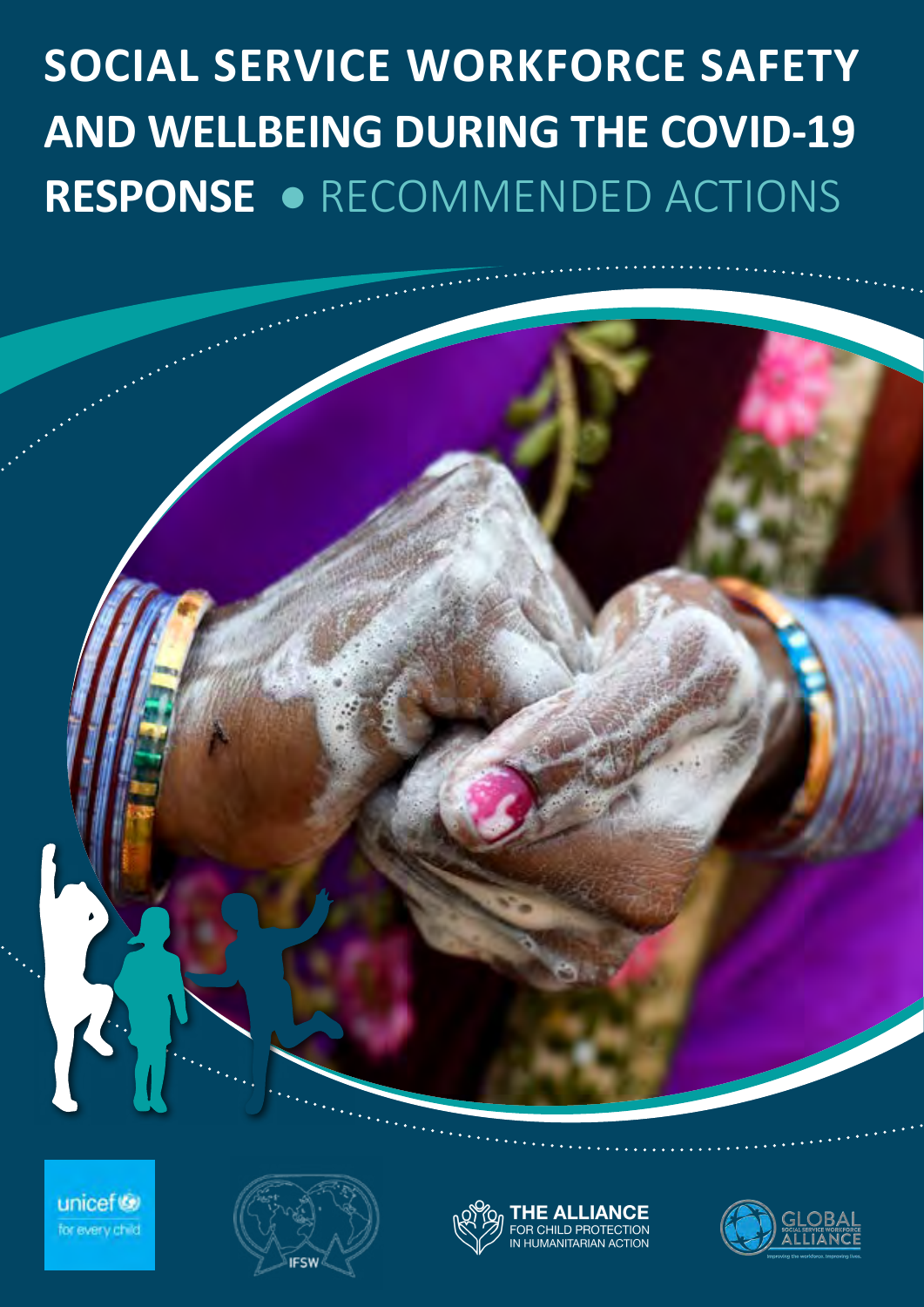# **Introduction**

e a company a company a company a company a company a company and the company of the company of the company of<br>England and the company of the company of the company of the company of the company of the company of the comp

well-supported, appropriately equipped, empowered, and protected social service workforce is essential to mitigating the damaging effects of the COVID-19 pandemic. Social service workers can build on their existing strong mitigating the damaging effects of the COVID-19 pandemic. Social service workers can build on their existing strong Ities to children, families, and communities to rapidly respond in ways that are effective. However, to do so, they must stay safe and healthy. This document is intended to provide guidance on how to support the social service workforce and empower them to safely serve children, families, and communities during the COVID-19 pandemic. This guidance is for governments, non-governmental organizations, social service workers, and their supervisors.

# **1 Essential roles of the Social Service Workforce during the COVID-19 response**

The [social service workforce](http://www.socialserviceworkforce.org/defining-social-service-workforce) (SSW) responding to COVID-19 includes government and non-government professionals and paraprofessionals, including community workers, who are carrying out a range of essential promotive, preventive, and responsive roles. Figure 1 provides illustrative examples of these roles played by different cadres of the SSW across a variety of settings.

### **FIGURE 1. ESSENTIAL ROLES OF THE SOCIAL SERVICE WORKFORCE DURING THE COVID-19 RESPONSE**

#### **PROMOTIVE FUNCTIONS**

**Advocate** for the SSW to be an essential workforce during COVID-19 response

**Coordinate** work in inter-agency and interdisciplinary networks to establish and promote social service practice and service standards during the pandemic

**Educate** – create and carry out information campaigns to keep communities safe and reduce stigma

**Train** – provide remote training and mentoring to the SSW on practice adaptations

**Manage** – ensure supportive supervision is provided and services are adapted

**Monitor** – stay up to date on pandemic and protocols to keep staff and communities safe

#### **PREVENTIVE FUNCTIONS**

**Identify vulnerable households** at increased risk of severe illness due to COVID-19; ensure they receive support to help prevent illness

**Work with community leaders** to identify community needs

**Provide remote psychosocial support**, utilizing available technology to contact at-risk families to help them cope

**Reinforce gatekeeping** mechanisms and family-based alternative care options

Respond to issues raised via **child help lines and domestic violence hotlines**

**Carry out contact tracing** to identify individuals at risk of COVID-19

#### **RESPONSIVE FUNCTIONS**

**Provide protection and support** for families affected by domestic violence, abuse, neglect, and exploitation

**Identify emergency alternative care** options for children who are abused, separated, orphaned, and/ or transitioning from residential care institutions or detention centers

**Carry out case management processes** – assessment, planning, referrals, etc.

**Provide or supervise psychosocial support**

**Provide material support**, food and medicines to impacted households

**Manage available cash transfer**s

**Provide bereavement** c**ounseling**  and support alternatives to traditional mourning rituals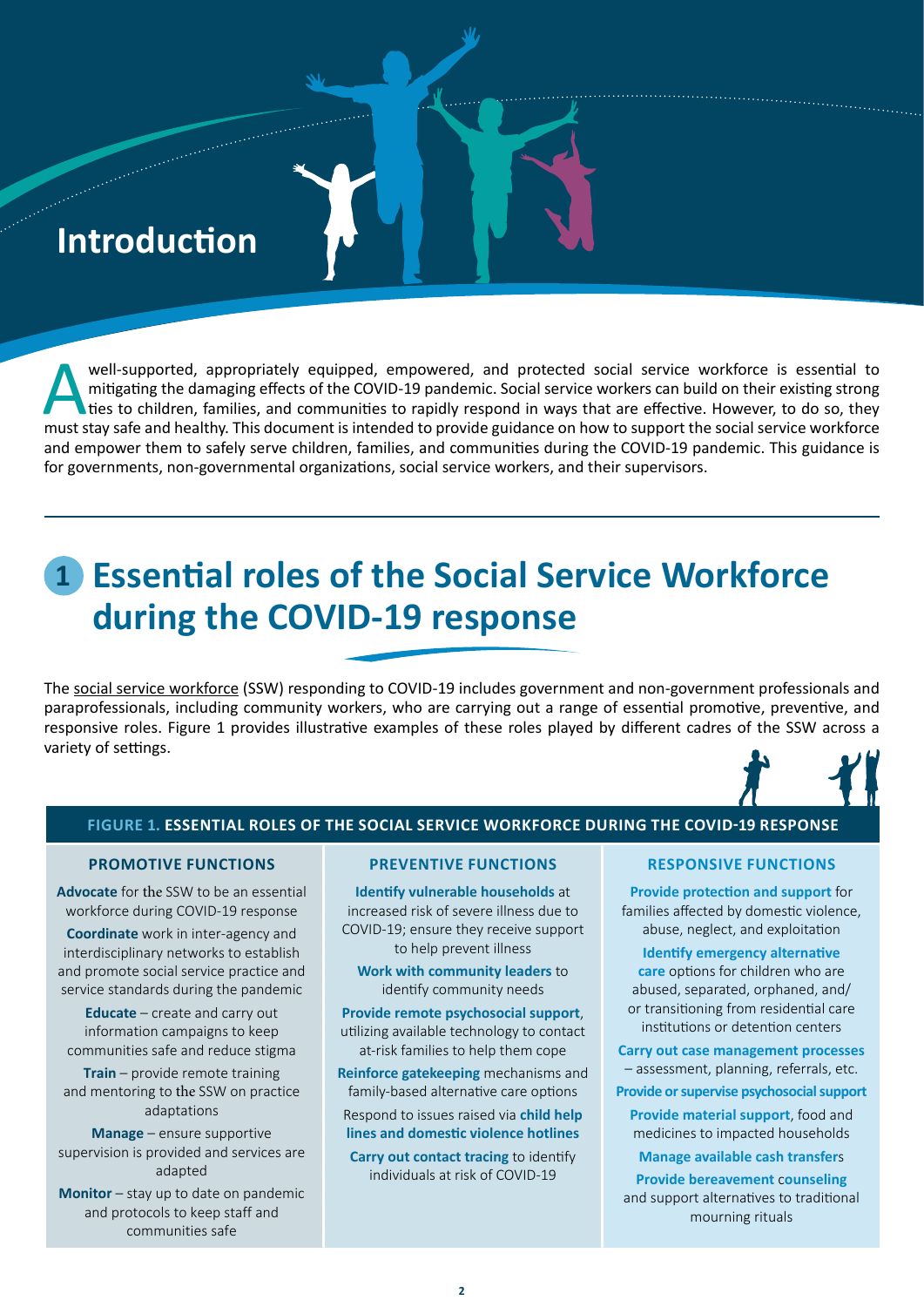# **2 The challenges and risks faced by the social service workforce during the COVID-19 pandemic**

The COVID-19 pandemic and associated containment measures pose several challenges to social work provision and the SSW.

- **I** The lockdown being enforced in many countries requires **adapting practice** through innovative solutions. This includes the need for remote working.
- **II** In other cases, workers may have to meet their clients in-person, as remote response may pose a greater risk to children or families. In such situations, there is a **risk** to the worker, children, and their families **of contracting the virus**. Workers may experience fear as a result of this risk. They may also fear that their work presents an increased risk of infection to their own household members.
- **III** Social service workers may face **stigma** due to fear that they will introduce the virus to communities.
- **IV** The SSW are experiencing the same strains and stressors of the pandemic and confinement as the rest of the population. These stressors include reduced access to childcare, services, resources, and social support networks. These worries may be exacerbated by an increased workload; challenges in accessing children and families in need of support; contradictory information; and the need to adapt their practice and procedures in a short timeframe. The intensity and variety of factors puts staff at increased risk of burnout or other forms of **psychosocial distress**.
- **V** During the COVID-19 pandemic social service workers may experience **increased caseloads**. The stress and strain of the pandemic and measures in place to control the spread of the virus may lead to increased reports and disclosures of child protection incidents.

Therefore, during a public health crisis, workers need appropriate training, protective gear, and mental health and psychosocial support.

**3**

Photo credit: © UNICEF/UN0126779/Filippov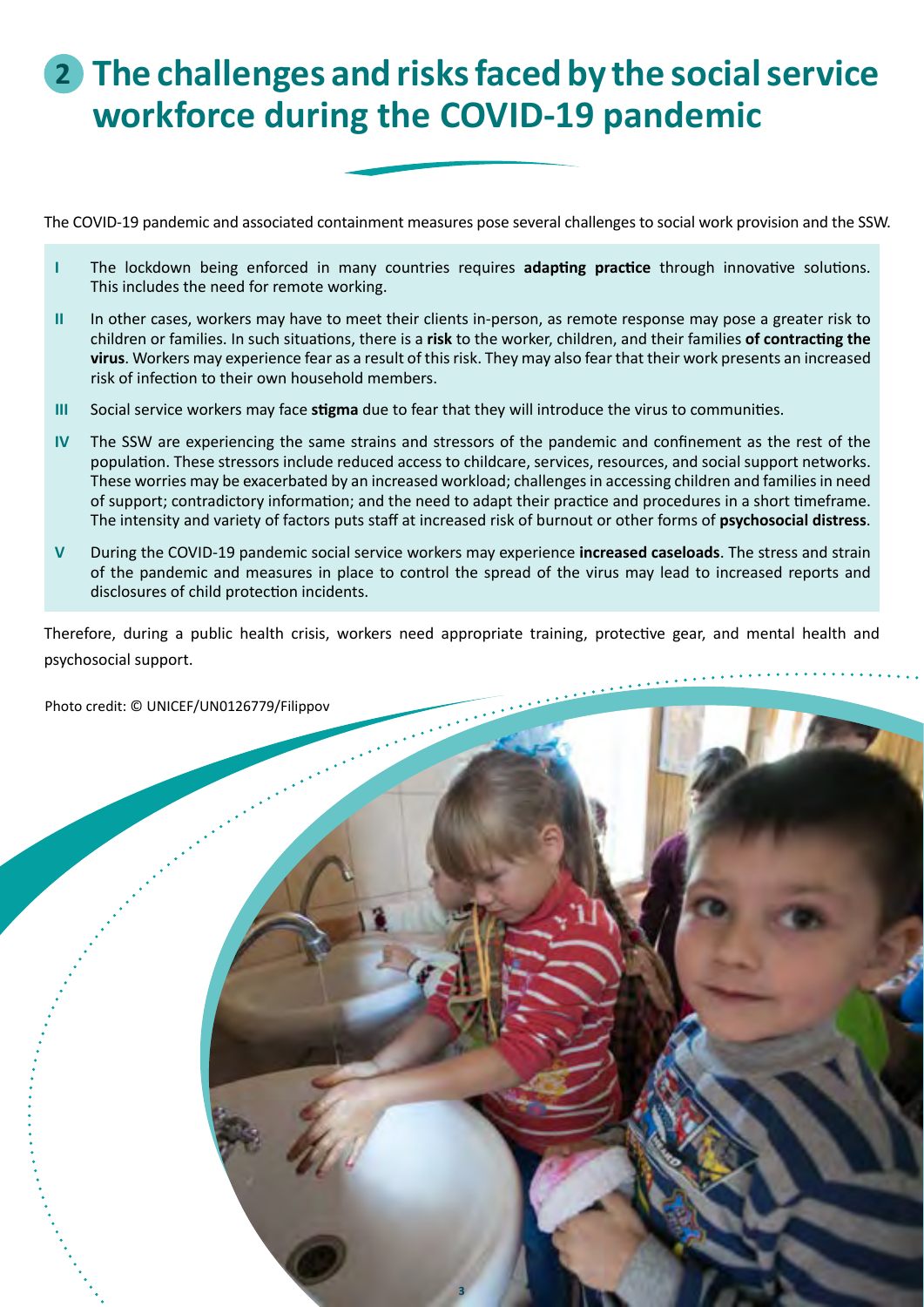# **3 Recommended priority actions for the safety and wellbeing of the social service workforce**

|             | <b>SUMMARY OF PRIORITY ACTIONS</b>                                                                                                                                                                                                                                                                                                                                                                                                             |                       |                                |                    |                                  |
|-------------|------------------------------------------------------------------------------------------------------------------------------------------------------------------------------------------------------------------------------------------------------------------------------------------------------------------------------------------------------------------------------------------------------------------------------------------------|-----------------------|--------------------------------|--------------------|----------------------------------|
|             |                                                                                                                                                                                                                                                                                                                                                                                                                                                | <b>RESPONSIBILITY</b> |                                |                    |                                  |
|             | <b>PRIORITY ACTIONS</b>                                                                                                                                                                                                                                                                                                                                                                                                                        | <b>Government</b>     | <b>Employers</b><br>of the SSW | <b>Supervisors</b> | <b>Social Service</b><br>workers |
|             | Stay informed so as to keep workers, and clients and their<br>families safe. Constantly monitor for updates to:<br>. Information on the virus and strategies for mitigating the<br>spread of the virus;<br>· Health and safety measures; and,<br>. National and local laws and policies relating to the virus.                                                                                                                                 |                       |                                |                    |                                  |
| $\mathbf 2$ | Advocate for:<br>• Designation of social service workers as essential<br>service providers, and,<br>• Provision of adequate funding for salaries, supportive<br>technology, protective gear, and training.                                                                                                                                                                                                                                     |                       |                                |                    |                                  |
| 3           | Assess health risks and ethical implications of social<br>service interventions.                                                                                                                                                                                                                                                                                                                                                               |                       |                                |                    |                                  |
| 4           | Determine which cases can be supported remotely<br>and which require in-person visits.<br>• Identify critical services that require in-person<br>contact.<br>• Put in place protocols for decision-making<br>(e.g. decision tree) in relation to in-person visits,<br>including when protective gear is not available.<br>• Implement risk mitigation measures for workers<br>who will be carrying out child, family, and<br>community visits. |                       |                                |                    |                                  |
| 5           | Develop and implement remote models of service<br>provision, where appropriate, to minimize risks to the<br>health and safety of both workers and clients.                                                                                                                                                                                                                                                                                     |                       |                                |                    |                                  |
| 6           | Train social service workers to help them adapt their<br>services, use new technology and understand risk<br>mitigation for continued in-person services.                                                                                                                                                                                                                                                                                      |                       |                                |                    |                                  |
|             | Conduct regular remote supervision meetings to:<br>• Review and prioritize cases;<br>• Make decisions on which cases can be handled remotely<br>and which need in-person visits;<br>· Assess workload;<br>• Determine how to continue essential services; and,<br>• Assess and address staff wellbeing issues.                                                                                                                                 |                       |                                |                    |                                  |
| 8           | Develop and implement well-being action plans. Establish<br>these plans at the level of the team and individual worker.                                                                                                                                                                                                                                                                                                                        |                       |                                |                    |                                  |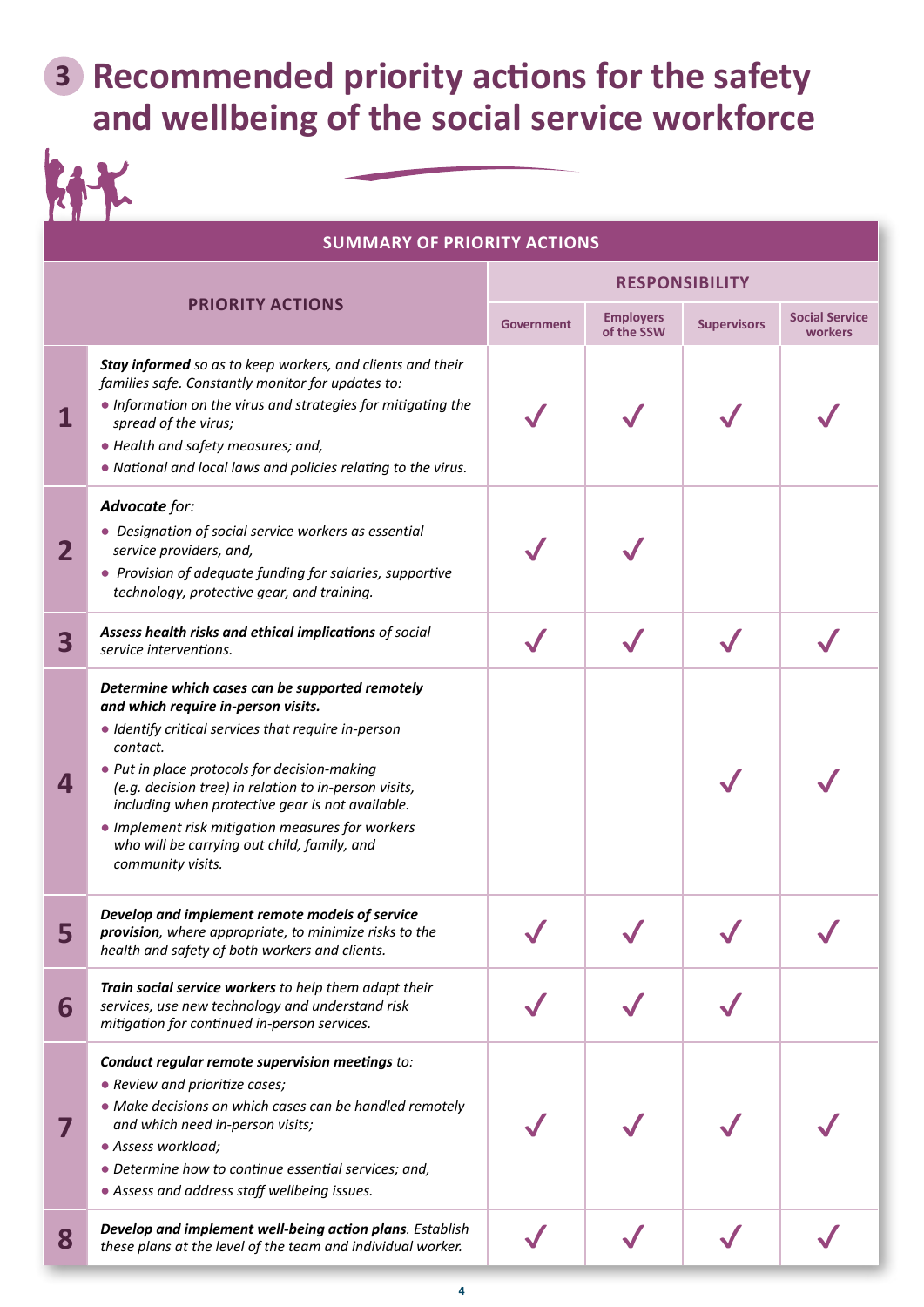## 3.1 **Detailed description of priority actions**



Photo credit: © UNICEF/UNI307710/Keïta

#### **1** *Stay informed so as to keep workers, and clients and their families safe.*

Given the novelty of the COVID-19 virus, and how rapidly the public health situation is evolving, workers, supervisors and decision-makers must be up to date on the latest progress and new developments related to effective COVID-19 response measures. Staying informed may help protect the workforce, children, families, and communities. Key topics to regularly review include:

- news on the virus;
- strategies for mitigating the spread of the virus;
- evolving health protocols;
- social service standards;
- data on arising child protection concerns; and
- national and local laws and policies relating to the virus.

Governments, NGOs, supervisors and workers have a shared responsibility for determining what is the most contextually appropriate action to take for the wellbeing of workers, children and their families. Well informed social service workers will be better equipped to provide information on pandemic mitigation strategies to communities.



Government should designate specific social service workers as essential staff. The SSW carries out critical, life-saving services. All actors must work together to seek sufficient funding and resources to support the SSW.

#### **Designation of social service workforce as essential staff:**

Considering the best interests of children, the SSW needs to be able to access children at risk and their families when deemed necessary, safe, and ethical. Government and non-government actors at the national level should develop criteria to determine which actions are essential, taking into account international guidance.

Organizations and governments delivering social services can then identify the workers who deliver the 'essential actions' so that they can be exempted from containment measures, travel into communities when the need arises, and meet with clients. Figure 1 can be utilized to assist in the determination of essential services and roles.

#### **Dedicated funding and resources:**

Advocacy must be done with governments and donors to maintain and/or provide adequate funding to support the SSW. Funding is needed for salaries, supportive technology, protective equipment, hygiene products, and training on how to carry out social services before, during, and after COVID-19 outbreaks.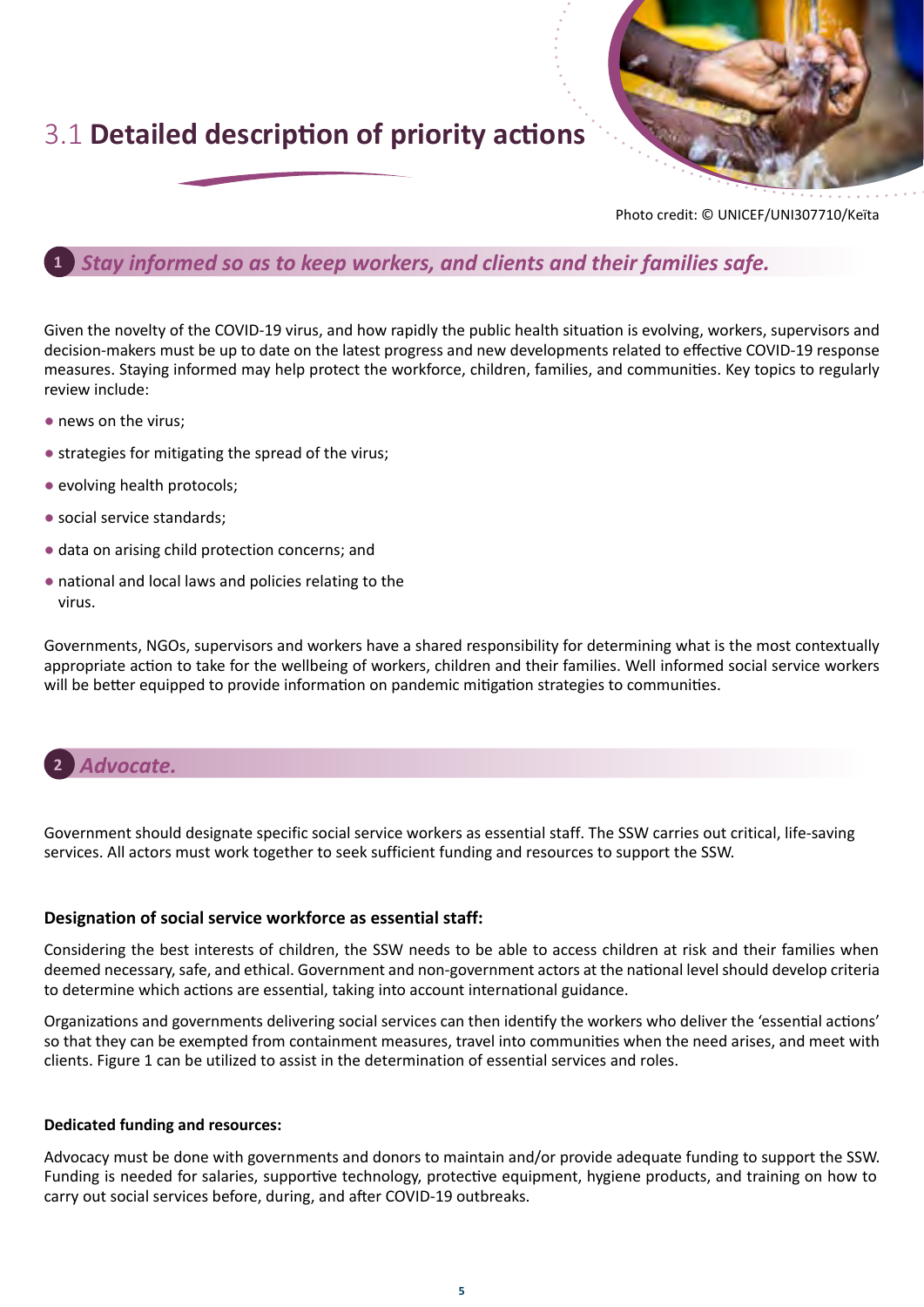A full assessment of risks and the ethical implications of any social service intervention must take place before decisions are made on what actions to take and which social service worker is responsible for implementing any interventions. Guidance on assessing risks and ethics of interventions must be developed. Some suggested questions and key considerations for this assessment process are listed in Appendix 1: Risk Assessments.

#### **Ethical implications:**

Ethical considerations must influence decision-making in relation to carrying out in-person visits during a pandemic. Many countries have national codes of ethics for social workers and other cadres of the workforce. These should be reviewed when developing guidance and protocols that help decision-making in relation to staff safety, wellbeing, and delivery of in-person services. National ethics guidance is often based on the International Federation of Social Workers (IFSW) [Global](https://www.ifsw.org/global-social-work-statement-of-ethical-principles/)  [Social Work Statement of Ethical Principles.](https://www.ifsw.org/global-social-work-statement-of-ethical-principles/) The Social Work Ethical Principles most relevant to in-person contact include:

- "3.4. Promoting Social Justice, Challenging Unjust Policies and Practices: Social workers work to bring to the attention of *their employers, policymakers, politicians, and the public situations in which policies and resources are inadequate or in which policies and practices are oppressive, unfair, or harmful. In doing so, social workers must not be penalized. Social workers must be aware of situations that might threaten their own safety and security, and they must make judicious choices in such circumstances. Social workers are not compelled to act when it would put themselves at risk.*
- 9.6. Professional Integrity: Social workers have a duty to take the necessary steps to care for themselves professionally *and personally..."*

Professional associations established for other cadres of the social service workforce (such as child and youth care worker associations) and for allied professionals (such as for health care practitioners) may also outline ethical principles relevant to the social service workforce.

Photo credit: © UNICEF/UN0145990/Schermbrucker

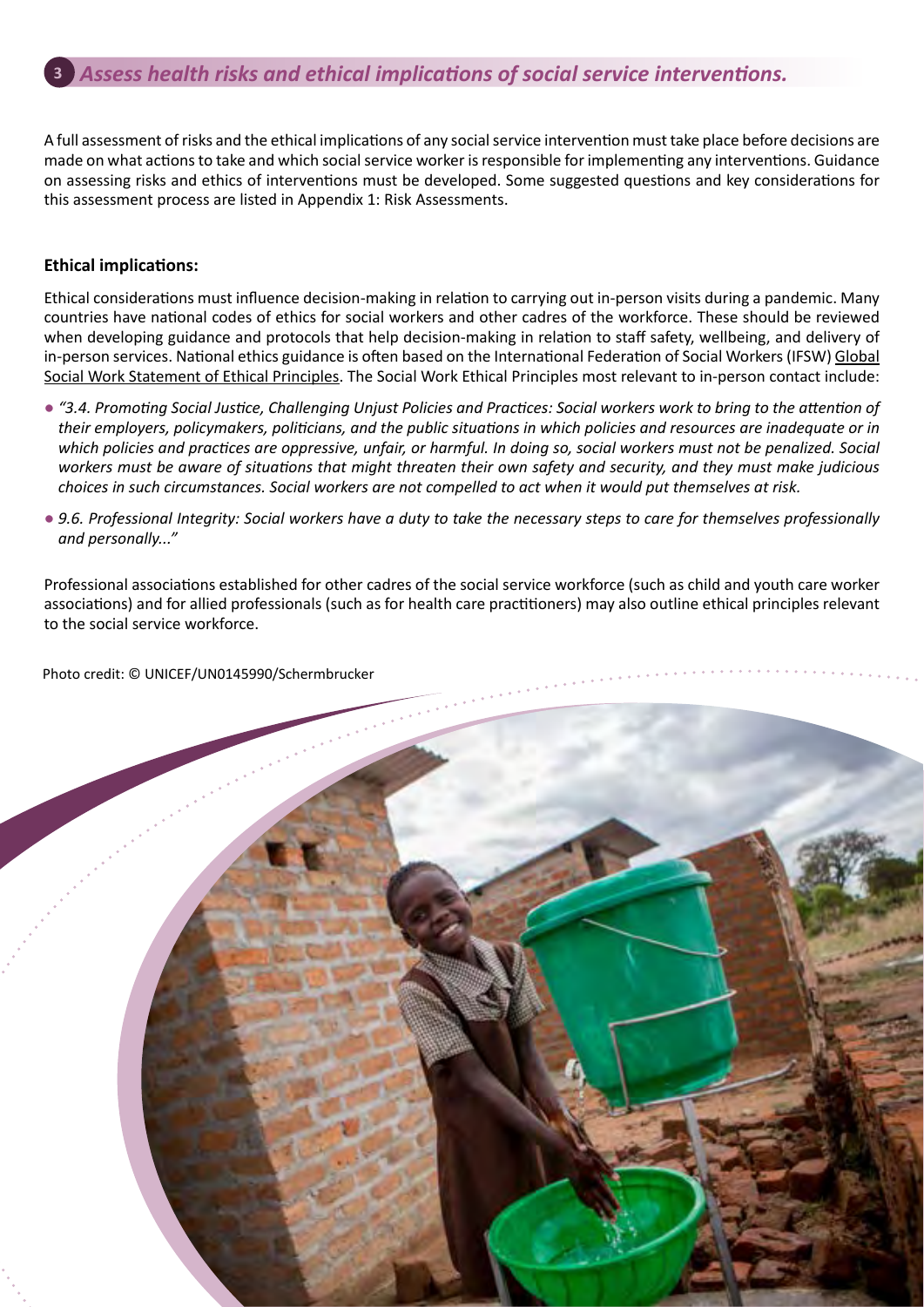### **4** *Determine whether cases require in-person visits or can be supported remotely.*

Given the current risks of in-person contact, there is a need to determine when in-person contact is critical to the protection of children and their families. Assessment of the risk of staff transmission of or exposure to the COVID-19 virus must be balanced against the severity of the risks facing particular children and their families. Conditions for delivering in-person support should be locally developed. Priority cases are those that can put the life, development, or wellbeing of the child in serious jeopardy. Families and children with pre-existing vulnerabilities, such as those with prior experience of domestic violence, should also be prioritized.

Provide the SSW with appropriate Infection Prevention and Control (IPC) training and equipment, including personal protective equipment (PPE) and its use and safe disposal when in-person support is required and as per WHO guidance and national mandates. Some examples of when use of PPE may be necessary include:

- When responding to the needs of children in institutional settings where there have been confirmed cases of COVID-19. For example, in reception centers with deportees, [migrant, and/or refugee children](https://www.unicef.org/media/67221/file), in juvenile [detention facilities](https://alliancecpha.org/en/child-protection-online-library/technical-note-covid-19-and-children-deprived-their-liberty?fbclid=IwAR0Tio4wUvzBJrS_7eZnpReRUcfV1lAdFIeepVOeCTS2EWYL9Fbsn2FN4FU) or [in residential care institutions for separated children](https://alliancecpha.org/en/child-protection-online-library/protection-children-during-covid-19-pandemic-children-and?fbclid=IwAR21s1CG09Qt9I4C2CmEs57wAimSX_TRzp71unO3t7FgLLBFjalBLAvIkBc).
- When fulfilling basic needs, such as provision of food, medicine, and basic supplies to children and their families who are impacted by COVID-19.
- For hospital-based social workers assisting in tracing COVID-19 patients' close contacts as part of prevention and control procedures.
- When providing bereavement counseling and support, in line with traditional mourning rituals, for families who have lost other family members to COVID-19.

In other cases, provision of basic protective gear ([such as cloth face masks](https://www.who.int/emergencies/diseases/novel-coronavirus-2019/advice-for-public/when-and-how-to-use-masks)<sup>1</sup>), alongside social distancing and proper hygiene practices such as hand washing and cleaning surfaces, may be sufficient to ensure the safety of staff and their clients.

#### **When social service workers are continuing to carry out in-person visits, their organizations must:**

- **1** Assess health risks and ethical implications of any in-person contact, including when protective gear and other mitigation strategies are not available.
- **2** Have guidance for mitigating against the risks of transmission of or exposure to COVID-19 when conducting these visits.
- **3** Have plans to ensure workers have access to COVID-19 testing within the parameters laid out by health officials.



1 ─ As opposed to surgical masks or N95 respirators.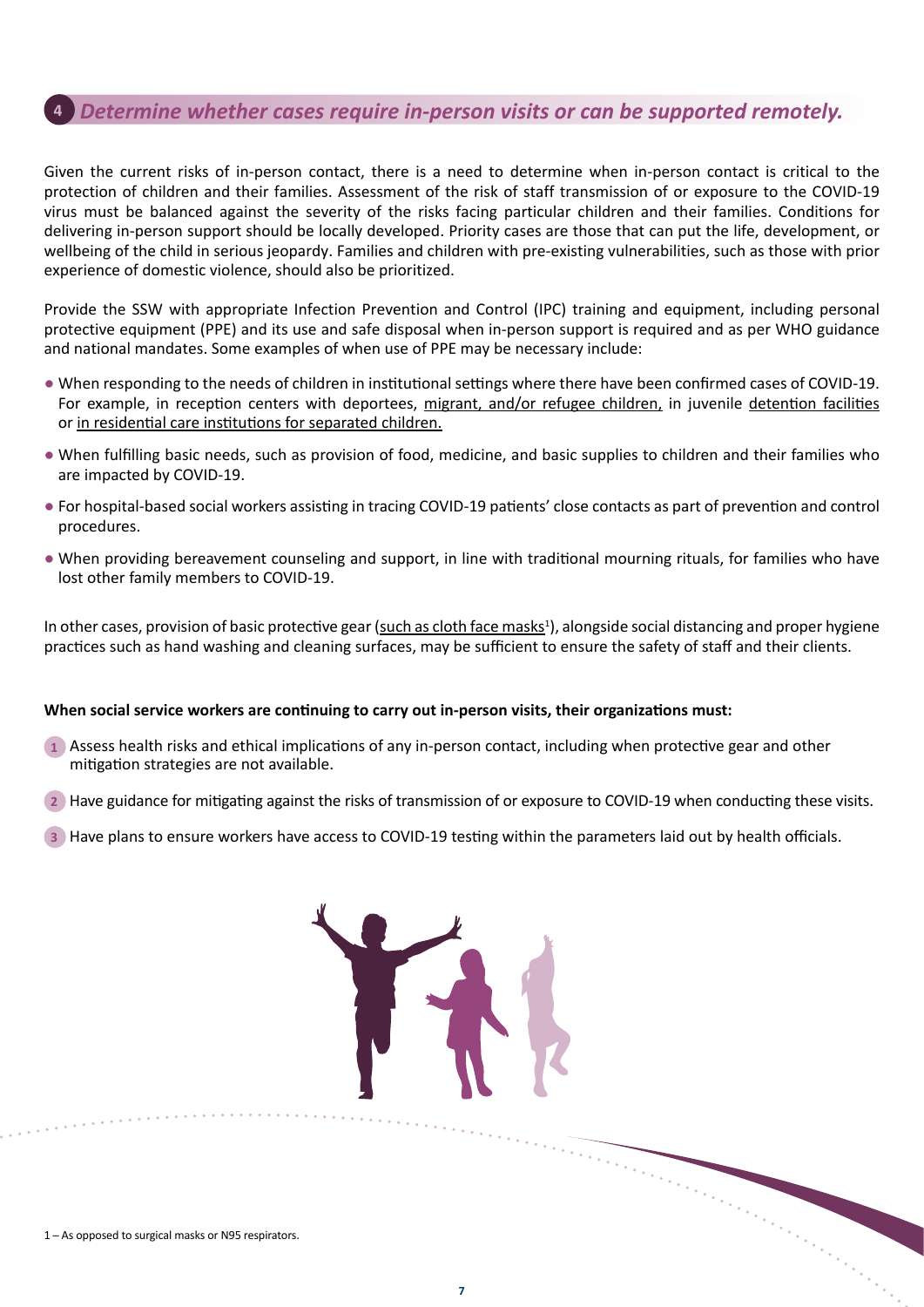### **5** *Develop and implement remote models of service provision.*

Wherever feasible, it is important, for everyone's safety, to identify ways to deliver social service interventions without in-person contact. Organizations must, therefore, adopt models for remote service provision, where necessary, that can minimize risks to the health and safety of both workers and clients. The following considerations may help in developing strategies for implementing remote interventions and for making decisions on which methods to use for meeting the needs of clients:

- **Review available technology**. What technology is widely available to staff and communities in the context? What will be the most effective technology for use between workers and supervisors? What will be the most effective technology for discussion between social service workers and their clients? Is there a budget for phone credit or phone cards? What free services may be available, such as SMS or social messaging apps like WhatsApp? Do workers need training on how to use the different types of technology? Are video conferencing facilities available? These would allow continued visual contact. They may also raise concerns of what may be recorded and later viewed by others. There may also be others present out of sight of the camera influencing responses or placing the client at risk.
- **Consider connectivity**. Are people able to have a stable phone and/or Internet connection? Are connection cuts so frequent they would be disruptive to conversations and hamper the ability to create a relationship between the social service worker and the client?
- **Work through community reference points.** In cases where there is no available technology to communicate directly with children and their families – such as in low resource settings; refugee or displaced communities; or areas with high population density and poverty – assess the risks and possibility of working through community leaders or focal points or adopting models of follow-up that allow for social distancing.
- **Consult on client preferences.** Upon initial contact, discuss with clients their preferred method of communication. What modes of communication are available to them? What can they access? Ask them when and how often they would like to communicate.
- **Make systems accessible.** Ensure that channels of communication are accessible to persons with varying needs, including [children with disabilities.](https://www.unicef.org/disabilities/files/COVID-19_response_considerations_for_people_with_disabilities_190320.pdf)
- **Consider cultural safety and sensitivity.** How might cultural norms shift during COVID-19?
- **Maintain confidentiality.** Many technologies do not have settings to prevent data and information from being hacked. Assess the ability to maintain the confidentiality of any conversations before using any technology. Some applications or forms of technology require certain actions or additional measures to ensure security. Confirm what these are and implement these measures prior to using any technology. Any paper records should be kept in safe locations. Existing case management information systems can allow for tracking cases while continuing restrictions on who can access this information.
- **Privacy.** In a face-to-face visit, it is important to ensure any conversation is private. This prevents anyone who is possibly harming the client from hearing the discussion or controlling the client's answers. Put in place ways to confirm that the individual feels at ease in sharing personal information. Social service workers must, themselves, be in a quiet place, where interruptions are limited as much as possible and it is possible to maintain the confidentiality of discussions.
- **Ensure consensus.** All parties should agree on how and when discussions will be held now and going forward. Gain verbal or written consent from clients on the approach to be taken.
- **Review and adapt** policies, regulations, and procedures that support remote services on a regular basis.

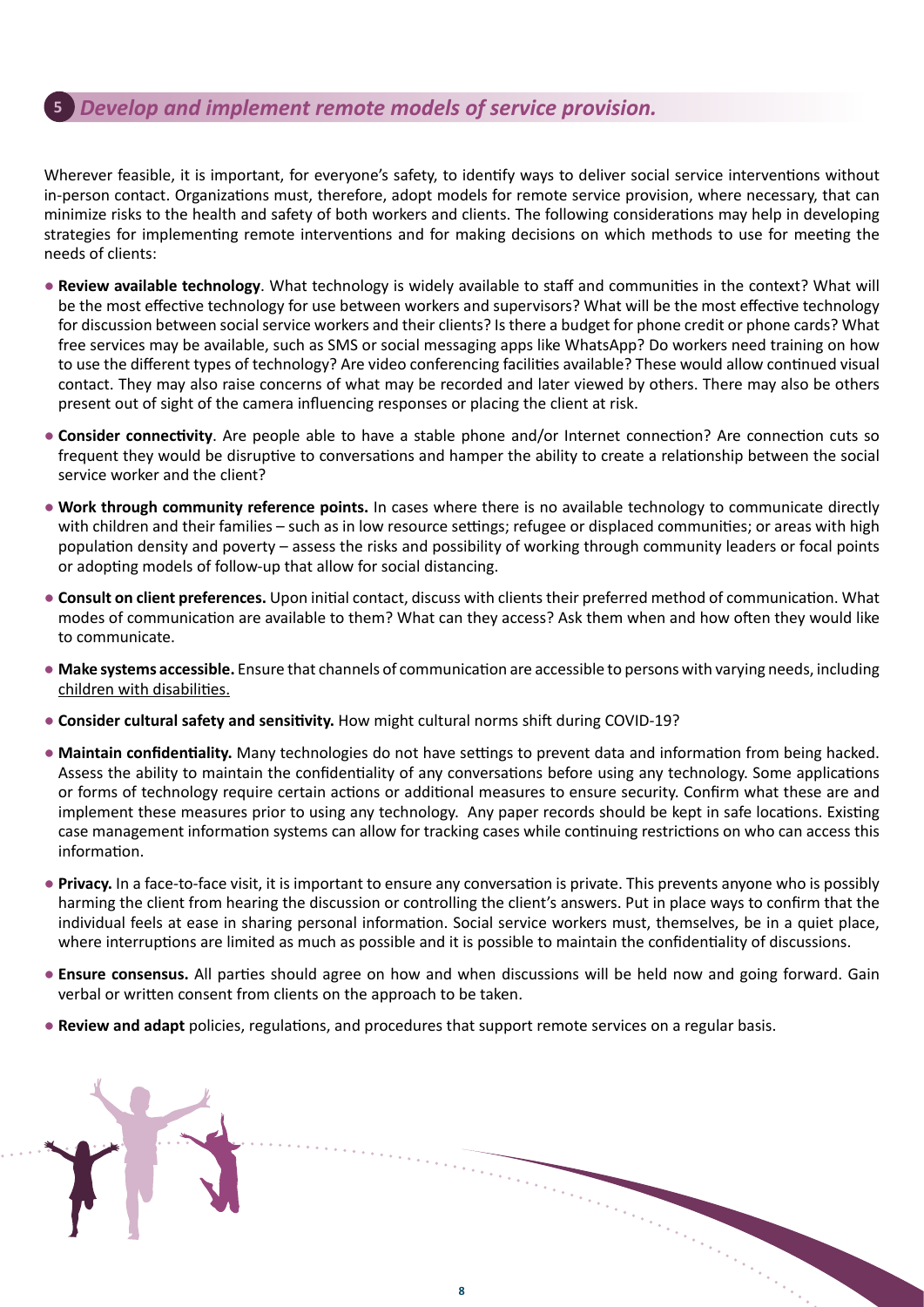### **6** *Make training available to social service workers.*

Many social service organizations have had to quickly determine how to continue to provide services in ways that reduce the risk of spreading the virus, often without adequate time for staff training. Staff need help to adapt their services, use new technology, and understand risk mitigation for continued in-person services. Websites listed at the end of this document are compiling or hosting training resources, including webinars. These virtual fora facilitate information sharing on effective social service practice in a pandemic. Organizations should coordinate with governments to:

- Identify and fund training needs.
- Be responsive to their teams' requests for training and support.
- Help link staff to the appropriate virtual trainings and webinars.
- Support staff to integrate trainings into their daily practice. (Where possible this should be through mentoring.)

Training needs will continuously evolve as national- and local-level policies change and as more is learned about the COVID-19 virus and mitigation strategies. For this reason, staff training needs will be continuous and on-going. Governments, international bodies, and civil society organizations are all responsible for continually updating and making available information and appropriate training opportunities for the social service workforce. Where they have the capacity, supervisors are in a position to provide on-going mentoring to social service workers.

Photo credit: © UNICEF/UN0149863/Schermbrucker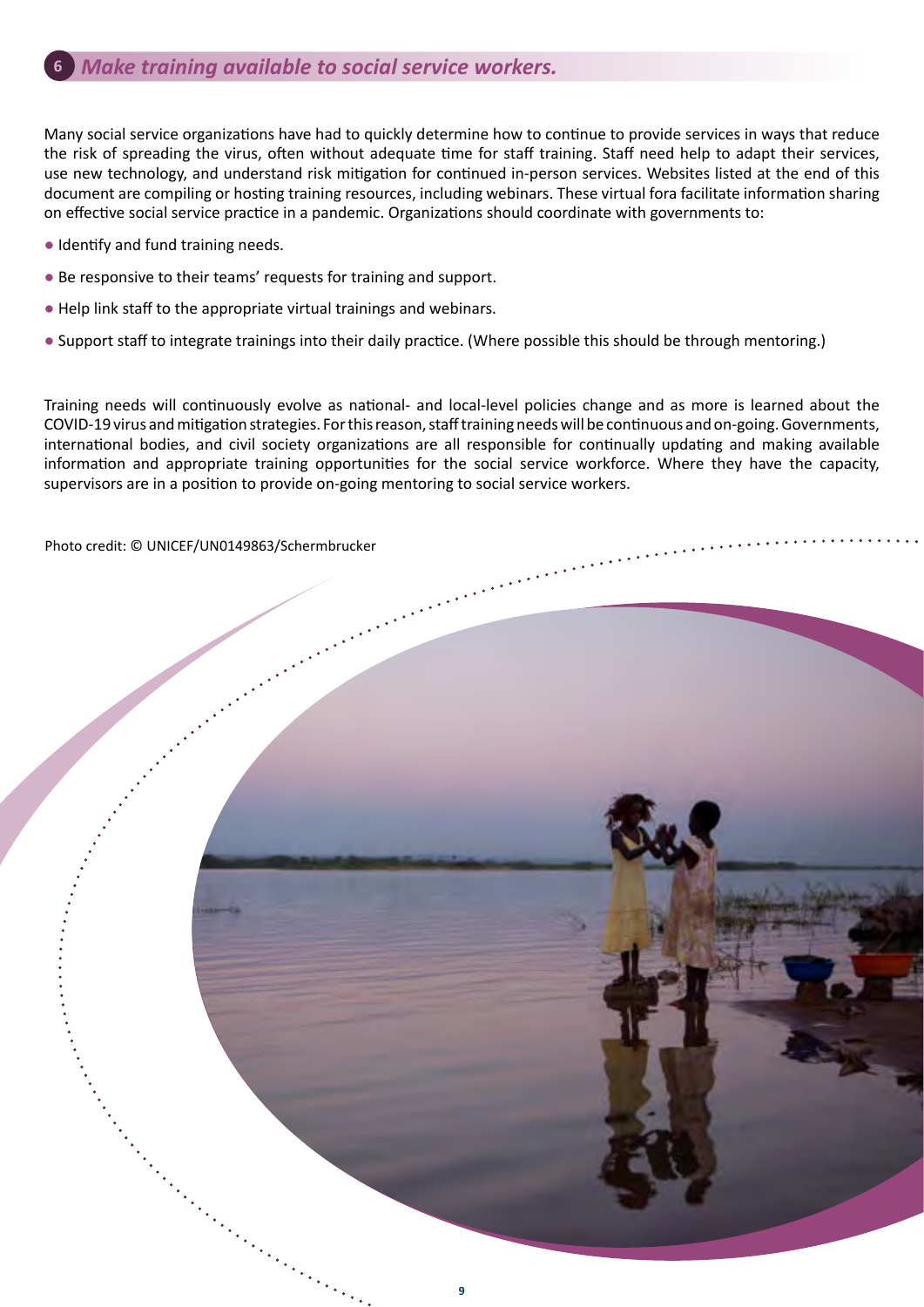#### **7** *Conduct regular, remote supervision meetings.*

Supervisors play a key role, at all times, in ensuring clients receive appropriate, high-quality services. Supervision is even more critical during a public health crisis as staff members need support in maintaining their effectiveness and safety. Supervision meetings provide an opportunity to review and prioritize cases, assess workload, assess resource needs, determine how to continue essential services, and support/coach social service workers. Governments and NGOs should identify ways to fully support supervisors during this time. Tips for supervisors include<sup>2</sup>:

- **Stay informed.** Supervisors need to be clear on the latest information regarding the COVID-19 pandemic and their organization's procedures and guidance for social service practice during the pandemic.
- **Conduct a self-check** to identify challenges being faced. Consider how these challenges may affect the supervisory session and determine where to get any help needed.
- **Maintain regular contact** with staff members. Social service workers are likely to experience stress when managing the competing demands of work and home. Supervisors will need to determine the best way to hold supervisory meetings (e.g. in-person with appropriate distancing, through some form of technology, or a combination of the two). Supervisors need to determine whether their supervisees have reliable access to resources, technology, and connectivity in order to communicate remotely.
- **Set aside dedicated, uninterrupted time for supervision.**
- **Consider the unique situation of each staff member.** Does the staff member have childcare responsibilities? Are they a single person who feels isolated? Do they have a disability that needs to be accommodated? Are there cultural practices to be aware of in terms of working from home? Based on each situation, the supervisor must adapt their support and management.
- **Establish a plan** for what needs to be accomplished within the time allotted. Supervisors should reflect on the purpose and focus of the supervision and work with their supervisee to develop a joint agenda and establish priorities for the meeting.
- **Review the current case load / list of clients** and identify those who might be at heightened risk due to the pandemic. Determine which cases will need in-person visits and **r**eview action steps to work with each client, logistical challenges, and problem solving. Discuss how remote support may be given to others.
- **Ensure staff skills and resources in relation to the use of technology for remote support.** Check staff can use available technology and have the necessary resources to provide remote support to their clients. Supervisors must confirm that social service workers know how to maintain confidentiality when using the selected form of technology. Other disucssion points in relation to technology may include: review of ways of connecting with clients; policies on use of techology; budget availabilty for phone cards; etc.
- **Ensure that staff and their clients are fully informed** of evolving COVID-19 mitigation strategies and are regularly updated on agency policy.

Group support can be used in addition to individual supervision. One approach is to start each day with a team meeting using video conferencing, a phone call, or a messaging platform. During this discussion, develop a work plan for the day for each staff member. Carry out another meeting at the end of the day to review issues staff members encountered with clients, seek supervisor input and support, and identify tasks for the following day. This approach provides a supportive structure for all staff members and reduces stress on any one person to make major ethical decisions alone.



2 ─ Adapted from https://www.nccdglobal.org/sites/default/files/Child%20Welfare%20Supervision%20During%20Physical%20Distancing-Tools%20and%20Guidance.pdf and https://pscentre.org/?resource=interim-guidance-supportive-supervision-for-volunteers-providing-mental-health-and-psychosocial-support-during-covid-19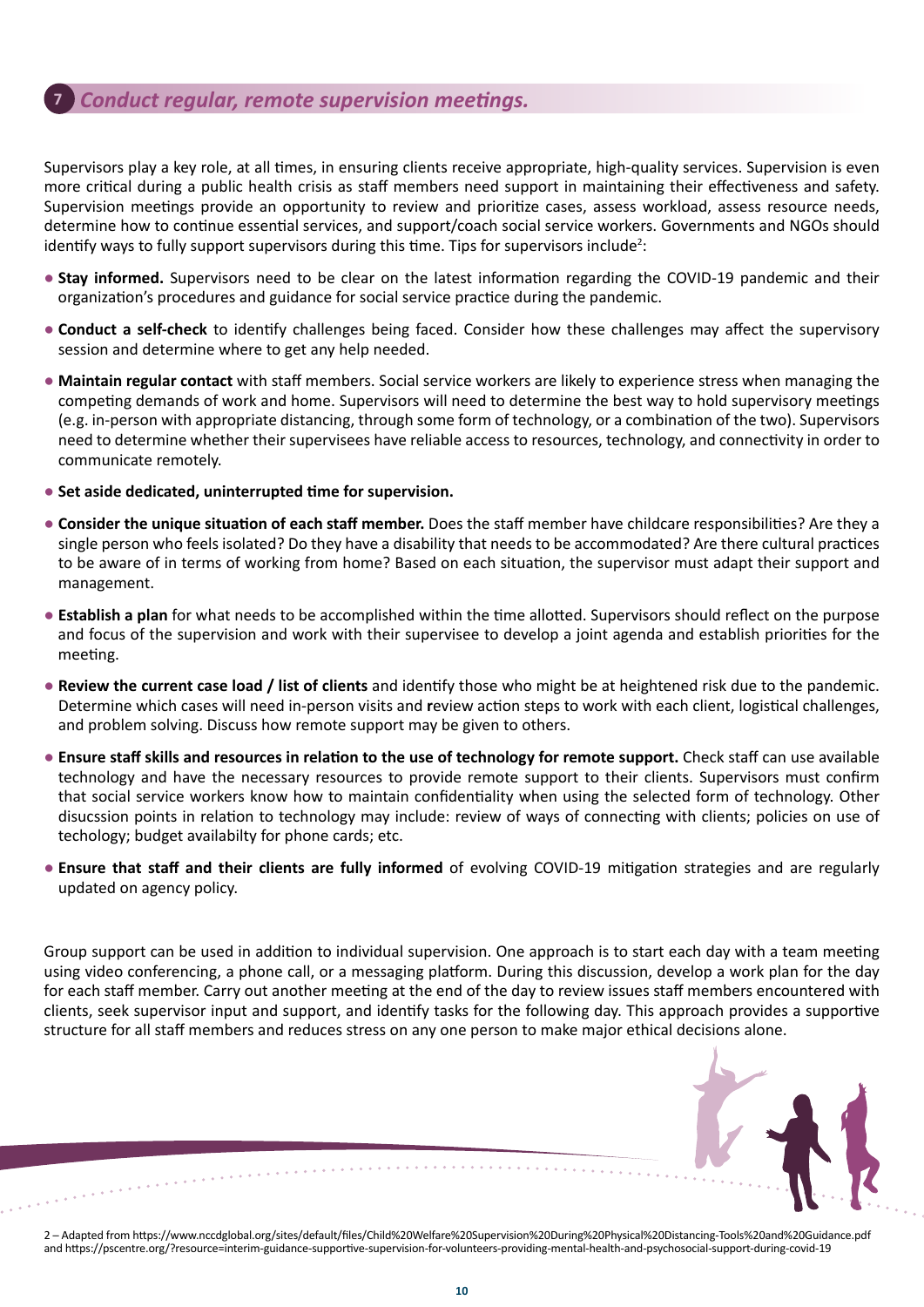### **8** *Develop and implement self-care plans*

Social service workers must look after their own and each other's mental health and psychosocial wellbeing. During a pandemic there are many sources of anxiety and stress for everyone including social service workers. These may include: fear of infection; financial insecurity; job security; a heightened concern for their own families and clients who are vulnerable to becoming ill; increased child care responsibilities resulting from school closures; fear of infecting family members; inability to "do enough" for clients; and/or managing increased caseloads. Staff members who are under extreme stress or suffering from anxiety may exhibit a range of psychosocial symptoms including, but not limited to: irritability, restlessness, lack of concentration, lack of sleep, and hypervigilance. Supervisors and supervisees need to recognize that stress and anxiety may have a negative effect on daily lives and job duties of staff. Self-care is vital.

Where possible, organizations should access professional counseling resources for their staff members to address secondary trauma and burnout. Supervisors should pay particular attention to any staff member who may be experiencing difficulties or who is lacking social support. Supervisors should role model self-care behaviors and make recommendations for staff to take breaks, get plenty of sleep, exercise, eat well, and connect with friends and family members. Supervisors should encourage staff to seek help when needed to ward off burnout. Peer support can also be helpful for intervention and support. Staff members who are feeling unwell or exhibiting any COVID-19 symptoms should self-isolate and seek medical help if symptoms worsen.

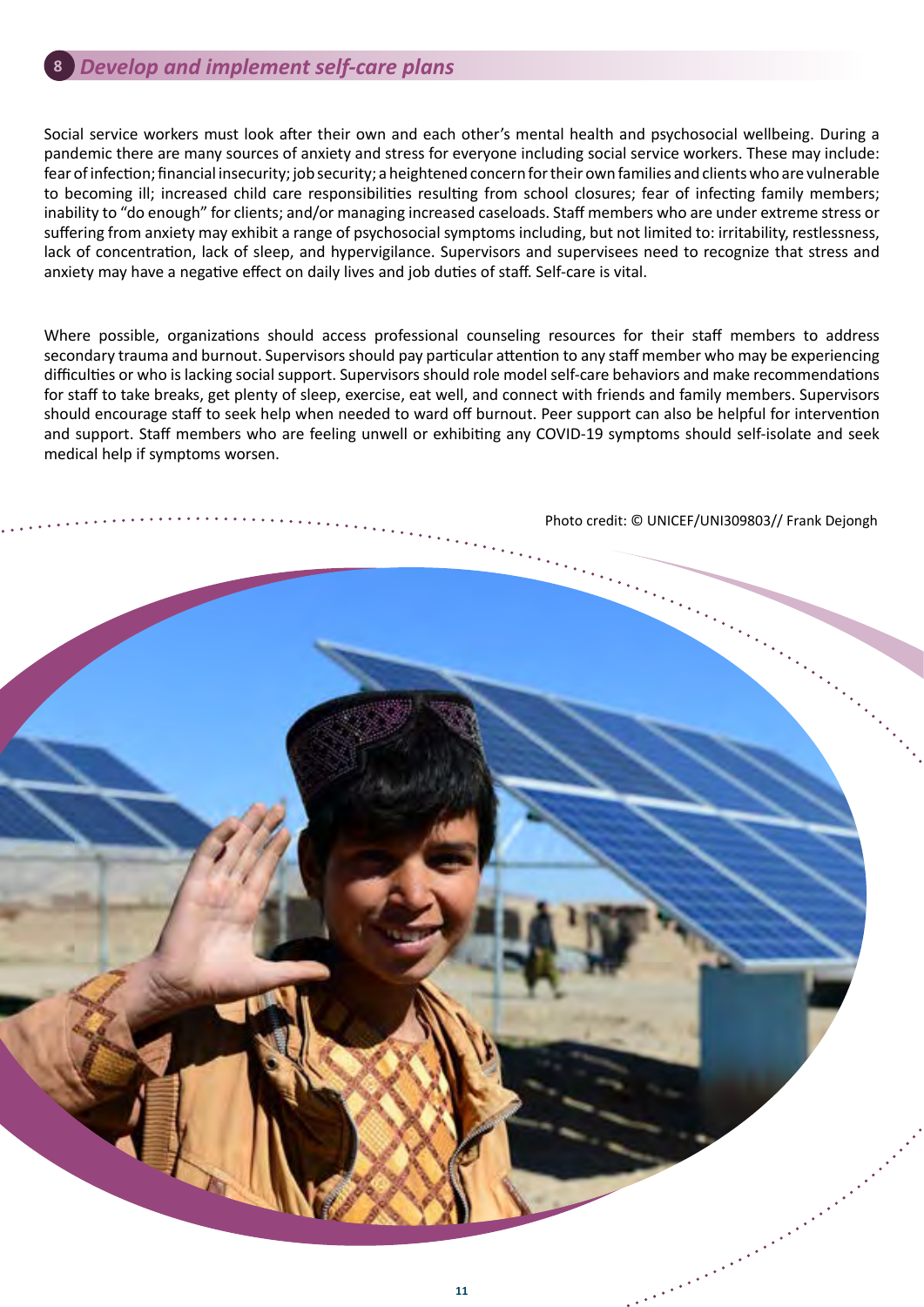**4 Additional resources**

The following sites provide up-to-date information on the COVID-19 pandemic and new guidance specific for the social service workforce. These are updated regularly as information and resources become available. While the guidance provided in this document focuses on immediate, rapid response, the pandemic will have long-lasting impacts on vulnerable communities. The social service workforce is critical to designing longer-term interventions that address systemic inequalities and establish stronger systems of care for the most vulnerable. These sites will continue to evolve to include guidance supporting this function.

- [Global Social Service Workforce Alliance COVID-19 Resources](http://socialserviceworkforce.org/resources/blog/social-service-workers-mitigating-impact-covid-19)
- [UNICEF COVID-19 Resources](https://www.unicef.org/coronavirus/covid-19)
- [International Federation of Social Workers COVID-19 Resources](https://www.ifsw.org/updated-information-on-ifsw-and-the-covid-19-virus/)
- [Alliance for Child Protection in Humanitarian Action Resources](https://alliancecpha.org/en/COVD19)
- [WHO Coronavirus disease \(COVID-19\) pandemic resources](https://www.who.int/emergencies/diseases/novel-coronavirus-2019)

**This document is an Annex to the [Technical Note: Protection of Children during the Coronavirus Pandemic](http://socialserviceworkforce.org/resources/technical-note-protection-children-during-coronavirus-pandemic) and is in line with the [Minimum Standards for Child Protection in Humanitarian Action.](https://alliancecpha.org/en/CPMS_home) It has been prepared by: Global Social Service Workforce Alliance; UNICEF; International Federation of Social Workers; and the Alliance for Child Protection in Humanitarian Action. It has been informed by practitioners, supervisors, NGOs and governments across the world, who have shared their challenges and innovative solutions.**

#### **Annex 1: Risk assessments:<sup>3</sup>**

Factors to be considered in any risk assessment process should include:

#### **I** The **risk of exposure** to the COVID-19 virus in the local context:

- Risk factors relating to **the community as a whole:** What is the current incidence rate and distribution of the virus in the population group? How widely has the virus already circulated (e.g., are there clusters of cases or general community transmission)? What systems are in place for control of the virus? What is the local level of surveillance and detection? What systems are in place for isolation and quarantine of known cases of the virus and suspected cases? Are there systems for contact tracing and follow up?
- Risk factors relating to **the specific client and their household**: Has there been a confirmed case of COVID-19 in the household? Has the child or someone in their household been exposed to COVID-19 through access to services or in the community?
- Risk factors relating to **the means of transport**: Can staff use private transport? Would they have to access the client on risk public transport?
- Risk factors relating to **the individual worker**: Does the individual pose a risk to others? Is this an individual who has already been working in close contact with public (e.g., community-based social service worker in sites with confirmed COVID-19 cases, social worker in a facility with confirmed COVID-19 cases)? Have they shown symptoms of the virus?